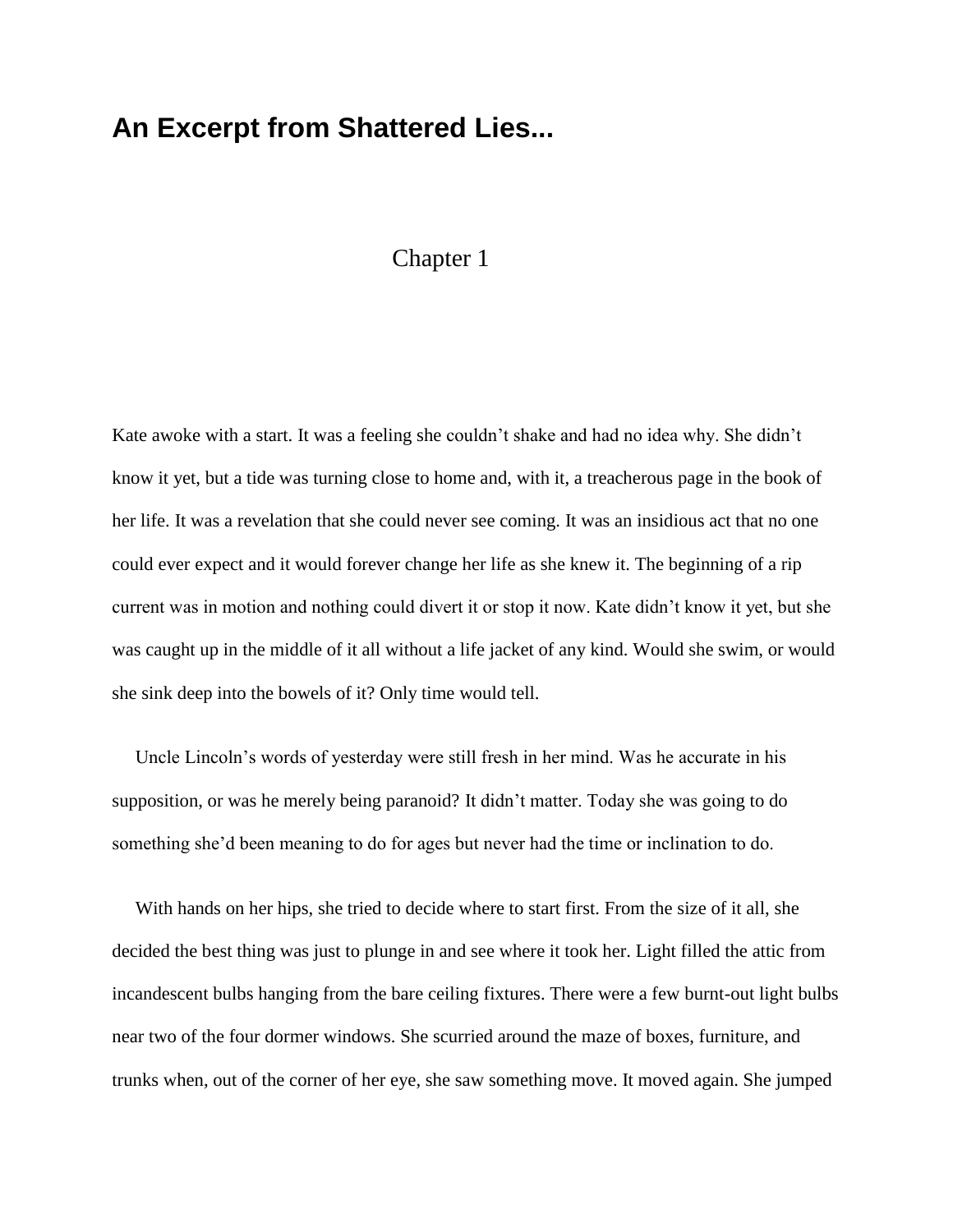back and then, looking closer, realized it was just a mouse. She sighed and shook her head at her reaction. Four years of veterinary school and she'd reacted so silly. It was obviously more afraid of her than she was of it.

"Go on," she said to it. "I won't hurt you. Just don't do anything and don't let Gran see you."

 After shuffling through piles of aged boxes of various sizes for a few hours, Kate found one small box under larger ones. The box was completely worn out and smashed in from the weight of the others. All were covered in dust. Curious, she reached into the small box and pulled out the smashed-in pieces of cardboard. Inside the box were loose paper clippings of nothing significant. The clippings were yellow, worn, and fragile to her touch. She took them out, flipped through them, and found articles about Mississippi and Yazoo County. She placed the pile of clippings to the side. Underneath the pile, there was a little book. It was pale blue in color about the size of a small paperback. The cover was made of cloth and there were tears in the fabric on the corners. The cover was blank with nothing written along the spine.

"Miss Kate." It was Elsa's light voice mixed in with the creaking of the stairs. "Are you up here?"

 "Yes, it is I, Elsa, and I'm fine," Kate said, anxious to go through the book she found. Her back was a little bit sore and she could feel the beginning of a headache coming on.

 Elsa coughed and let out a sneeze as she came to the top of the stairs and glanced around. Her bright blue eyes were as wide as silver dollars. "Do you need anything?"

"No. I'm fine. Go on now."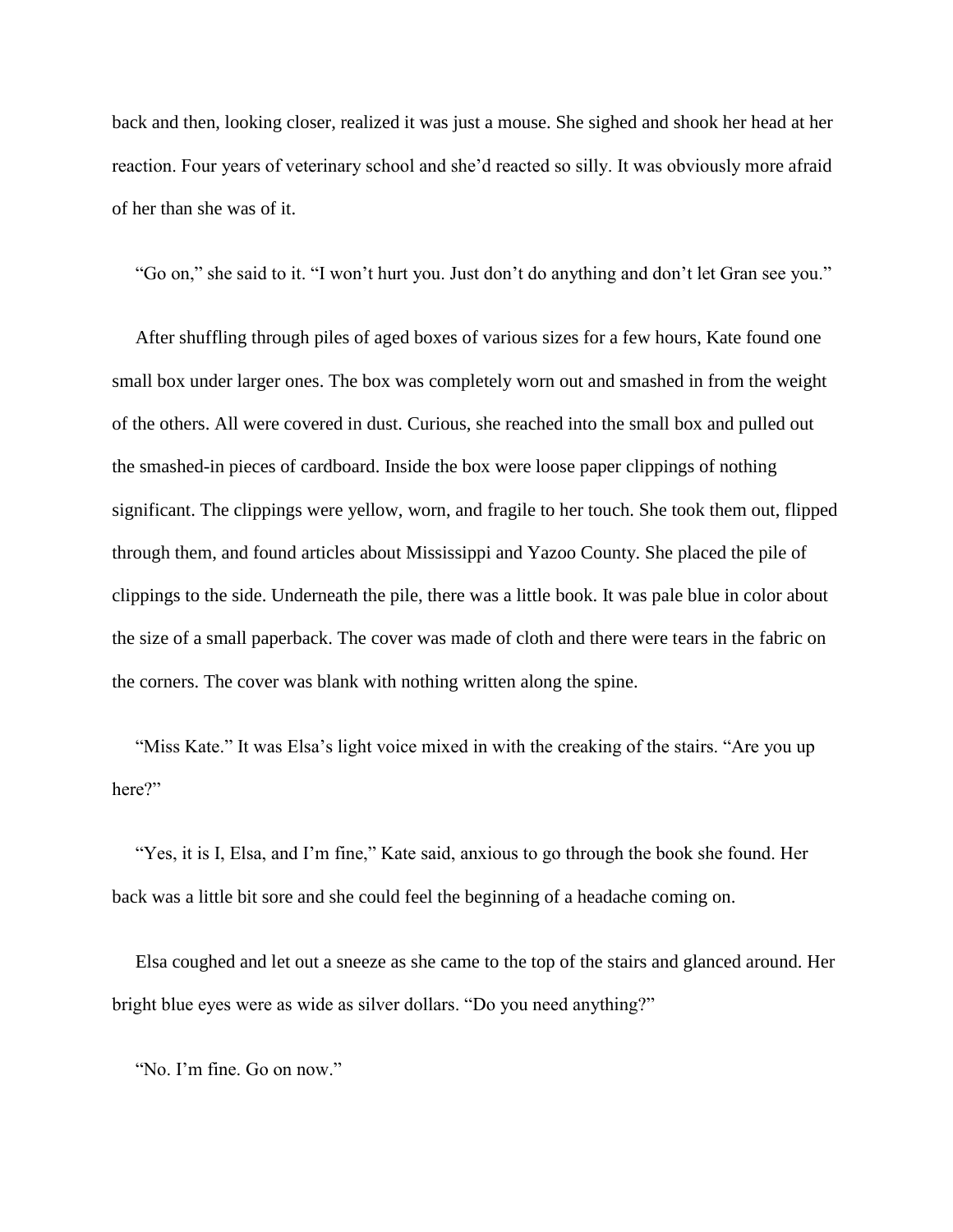Elsa gave it one quick go over and moved to go back downstairs.

 "You sure? It's a bit spooky up here." The older woman had been employed with them for two years and Kate appreciated her levelheadedness and efficiency, and her quirky sense of humor. "Don't you need some company or anything?" She wasn't from the South and found everything fascinating.

Kate laughed. "No. Go on now."

 She just wanted to be alone. She heard the creaking of the stairs as Elsa disappeared out of sight. Kate should have come up here sooner. She had a sense that there was a great deal of history up here, but there were always other things that preoccupied her time. Things happened on a working horse farm. There was always something to do. There were fences to mend, crops to plant and harvest, trees to plant or trim, brush to burn, chores to do, and animals to vaccinate and tend to. She always took charge personally. Life was never boring at Magnolia Lane Farm. It was anything but that.

 $***$ 

Elsa hurried down the stairs and right into her husband. "Whoa! Who put this good looking wall here?"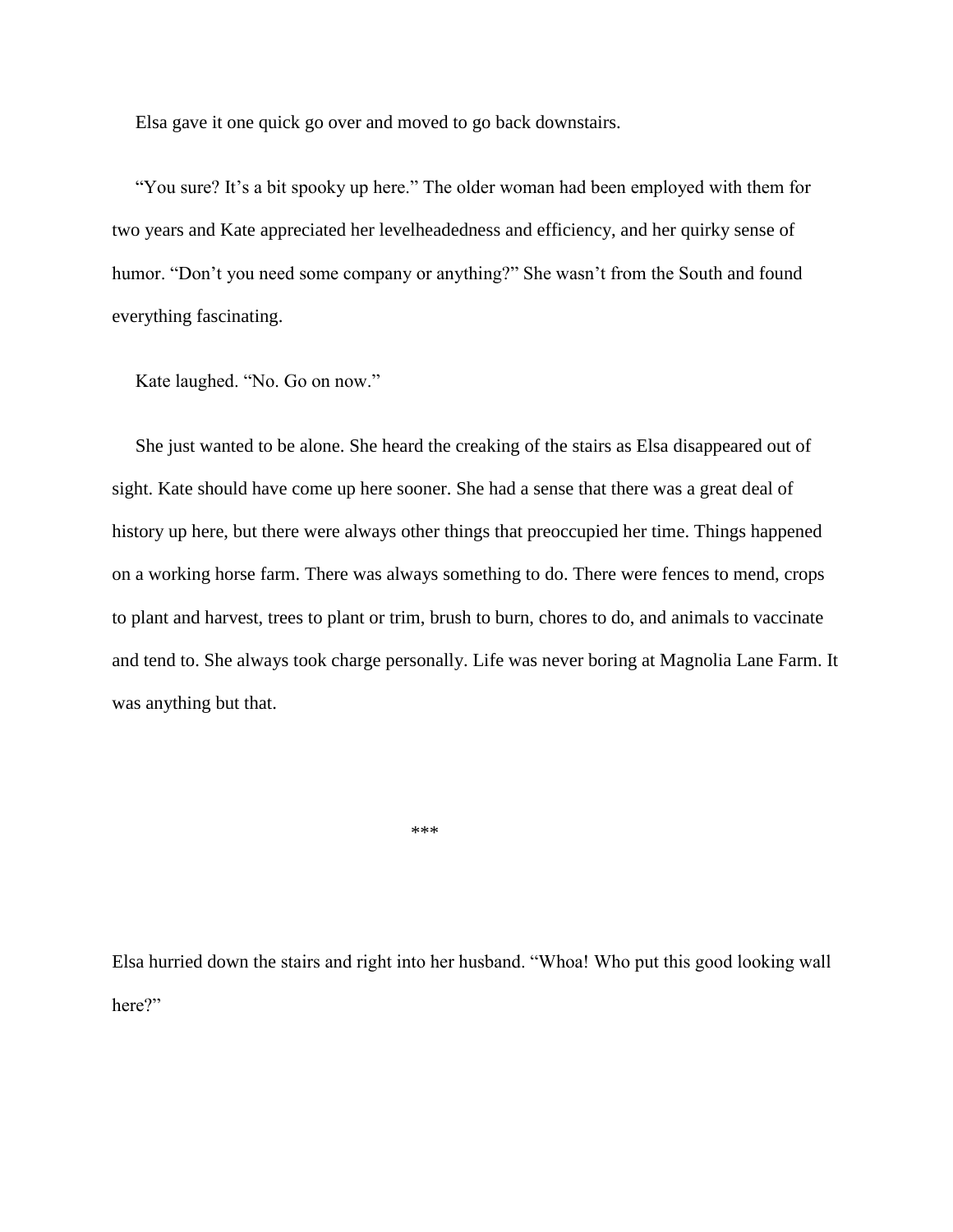Sam was a handsome man with caramel skin and eyes to match, though at this moment his eyes weren't so warm and gooey. "What are you doing up there?" he demanded.

"K—Miss Kate went up there. I went to check on her—"

"What do you mean? You let her up there? Why?" he asked.

"I didn't let her up there," Elsa said. "And why not? It's her house, too."

"I told you no one is allowed up there. No one."

"Relax, Sam. I'm sure Miss Katherine didn't mean Kate," Elsa said.

"Damn it, woman! I told you when we first came here that Miss Katherine has rules—"

 "Don't you shout at me, Mr. Johnson, or curse at me! I'm not one of your soldiers!" She'd take that kind of attitude from no one and set her hands on her hips.

 Sam sighed. "I'm sorry, honey, it's just…you shouldn't have let her up there. Is she still up there?" He glanced up the stairs.

"Yes…you mind telling me what the big deal is, anyway?" she asked.

"Later, help me get her down from there." His eyes pleaded.

"Please."

 "I beg your pardon. She's not doing anything up there. This is her house, too. You're not going to stand there and tell me she isn't supposed to be up there? Why?"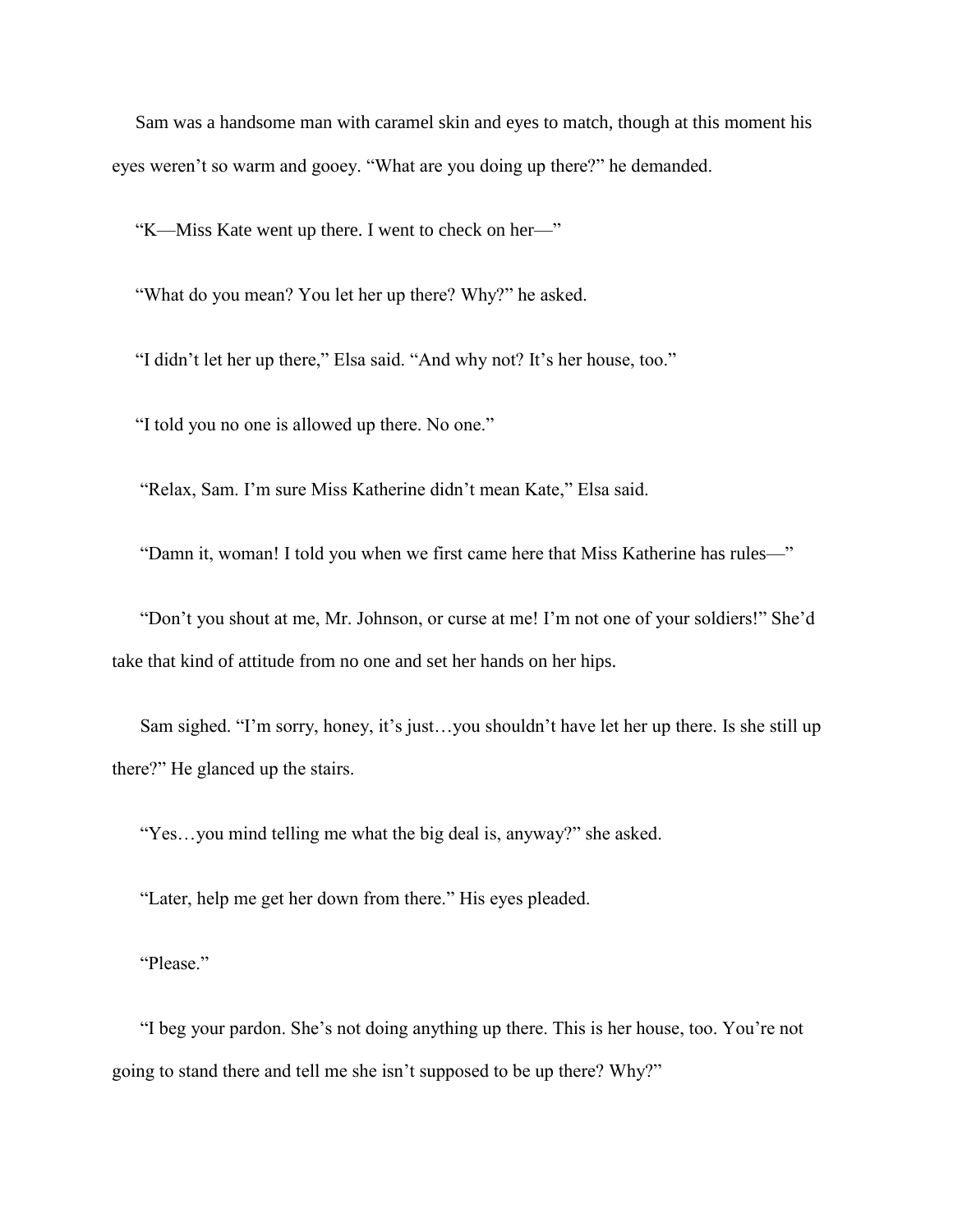"Damn it, woman, you can be positively frustrating sometimes."

 "Well, you're not exactly my prince charming everyday yourself, but I still love you, anyway."

 He sighed. Sometimes there was no arguing with his wife. "I love you, but please help me get her down, now." He headed for the stairs.

Up he went and entered the attic.

 "Miss Kate? Are you up here?" He didn't see her—just a whole lot of junk was spread out before him. "Miss Kate, where are you?"

 "I'm here." Her voice answered from behind. She stood up surrounded by old, wrinkled cardboard boxes stacked waist high.

 "Miss Kate, you shouldn't be up here," he said. He hadn't been up here in years not since…it wasn't important anymore. That was a long time ago.

 "I'm fine. Don't worry about me," Kate said. She didn't face them. She was focused on the boxes that surrounded her.

He didn't like this at all. "It's not too safe up here. You don't know what you may find."

 "Like a mouse?" Elsa said from behind him, using his broad shouldered body as a shield. Her eyes scanned the attic. "Looks like a place they'd hide in. He's worried you'll get hurt or get asthma"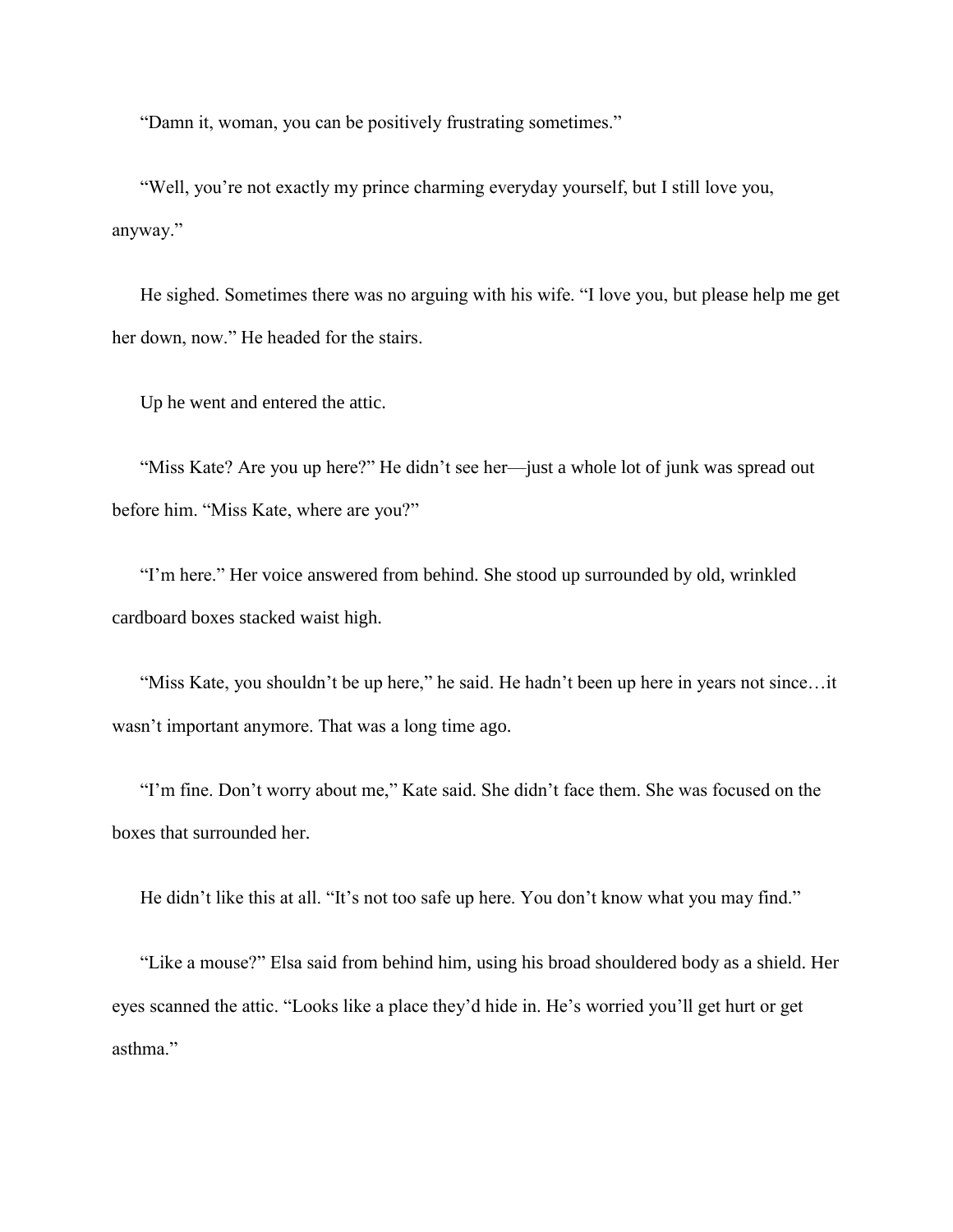"She's right, Miss Kate. It's pretty dusty and dirty up here. You should come down now."

"One just doesn't get asthma," Kate replied. "When I'm done. You two go on now."

"Really, Miss Kate," Elsa said. "Let us clean it up a bit and you can come up another day."

"It's fine the way it is. I'll be fine. Go on," she told them.

 Sam appreciated his wife's input. Elsa always backed him up, even when he didn't tell her everything at the outset. She was his partner through and through. If only he could be honest with her. Maybe he would soon enough. "Miss Kate, we can't leave you up here on your own. What if you get hurt or something? Your grandmother wouldn't be happy."

 "Sam, Elsa, I appreciate your concern, but I've survived life for thirty years on this farm, and in this house. I think I can handle a few hours up here in this attic. Now go on. I insist."

 Sam went to open his mouth but shut it. Kate could be just as stubborn as her grandmother. "All right, Miss Kate. I give up. Just don't be too long and be careful. Please."

"I will," she said, moving one cardboard box off another.

 When he saw that, he moved to intervene. "Maybe we should stay up here and help you. Those boxes might be heavy."

 "Go on. If I need a hand, I'll send for you. Stop being a worrywart, Sam. Both of you scat. I'm too old for a babysitter."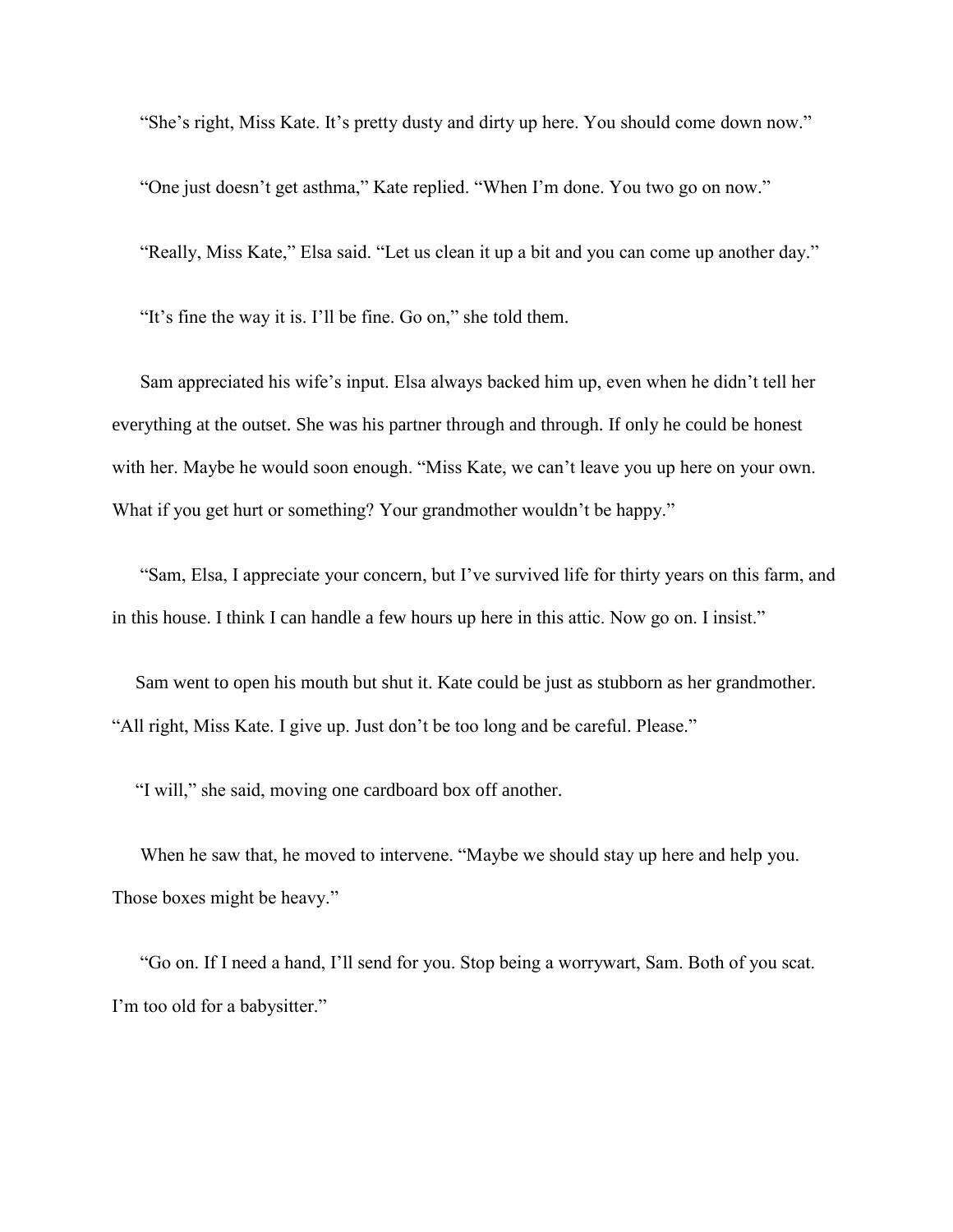Sam hesitated. He had to get her out of the attic. If Miss Katherine found out, there'd be hell to pay, but he couldn't physically make Kate leave. That left him without any other options.

"Let's go, Sam. She doesn't want our help," Elsa said.

 He knew how much Elsa liked Kate, and he also knew she wasn't about to bother her anymore without an explanation from him, and that he couldn't do. He hesitated. Elsa almost had to drag him down the stairs. Down on the landing, they stopped. "Why did you let her go up there?" Sam asked.

 "I didn't allow her to do anything," Elsa said. "You still haven't told me what the big deal is."

"It doesn't matter now." He moved to leave but she caught his wrist.

"It matters to you and if it matters to you, my teddy bear, it matters to me."

 "Later. I'll tell you later. I have to go shoe some horses." He kissed her cheek and went down the stairs to the second floor.

\*\*\*\*

Alone again, Kate finally gave the attic a closer look. The place was a mess. This was so unlike her fastidious grandmother. Boxes were strewn everywhere. Trunks lay against one wall and were visibly worn with tattered edges and rusted locks. Old pieces of furniture and antiques were everywhere. Mirrors, large and small leaned against another wall. Some items were covered with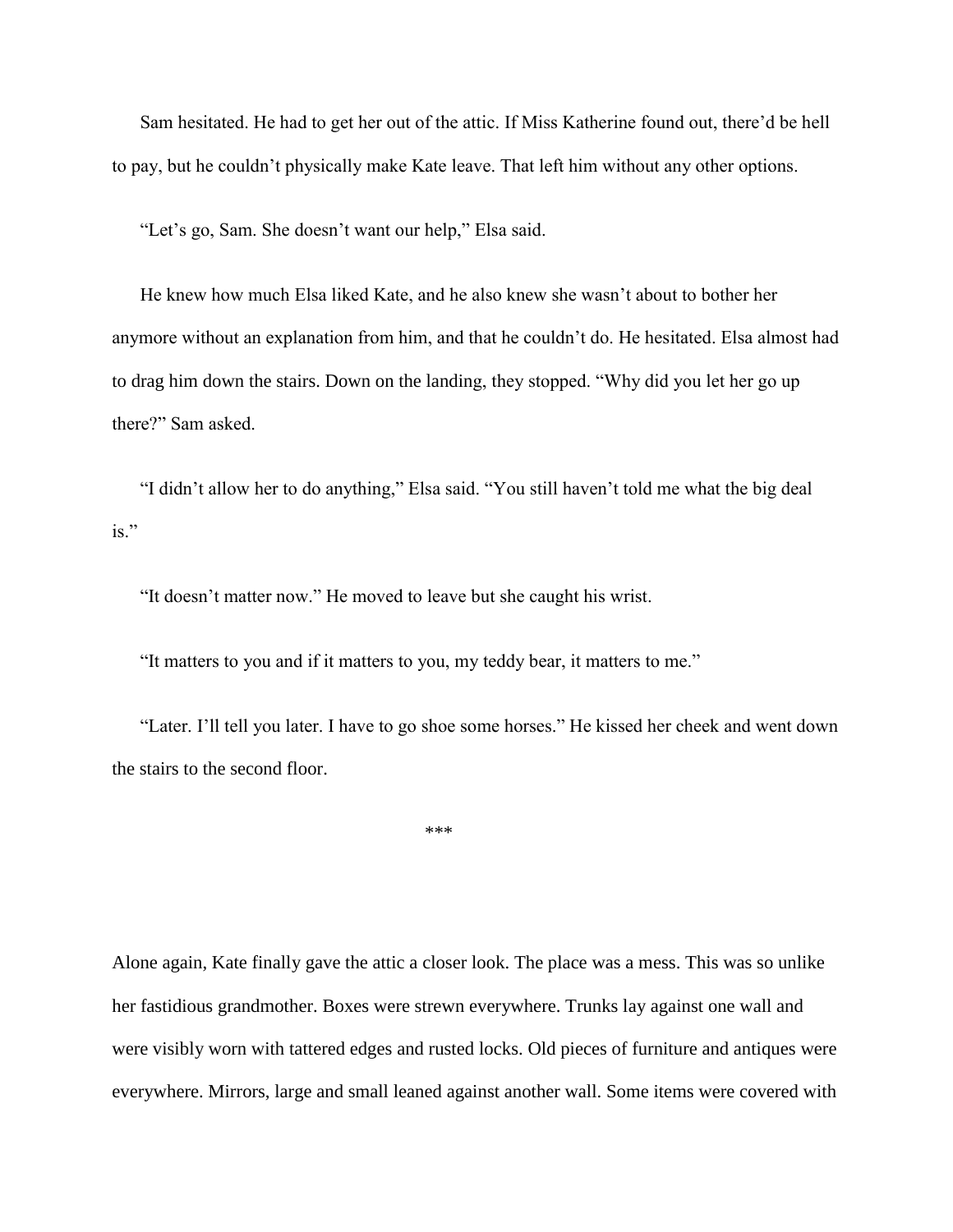grayish sheets while others were open for view. Dust covered everything. The attic was huge! They could hold a dance up here, if need warranted it. Now she knew why no one came up here and why her grandmother kept it locked. It looked as if someone was just trying to discard portions of their life. Or someone had a yard sale when a tornado hit. There was no organization to it at all.

 Kate cleared a spot on the large box and eased down, slowly at first, to test its sturdiness. When it held her weight without issue, she sat, placed the small book on her lap, and opened it. The pages were yellow and unevenly cut along the edges. Inside, the handwritten words of a long time ago came to life, revealing some things she didn't know, and raised a great deal of questions she never knew she had, until now. There was hardly anything in it, but what she did read raised feelings she had never expected.

 Visiting with Uncle Linc yesterday made her think about how little she knew about her parents and just how little her grandmother discussed them. Her grandmother always spoke of her son, Jax, Kate's father with great regard. That is, when she spoke of him. Her grandmother never mentioned Kate's mother, Olivia, never. Not once. Not even to say she didn't like her daughter-in-law. Kate guessed the two women didn't get along, but she wanted to know more. Maybe, just maybe, there was something in the attic. There certainly looked as if this was the place that could hold the secrets of a city, if need be. Secrets? Why had she thought of that? She had no secrets and neither did her grandmother. Her grandmother was an open book. What you saw was what you got. She bent to no one. Kate admired her. She was one tough independent lady, way ahead of her time.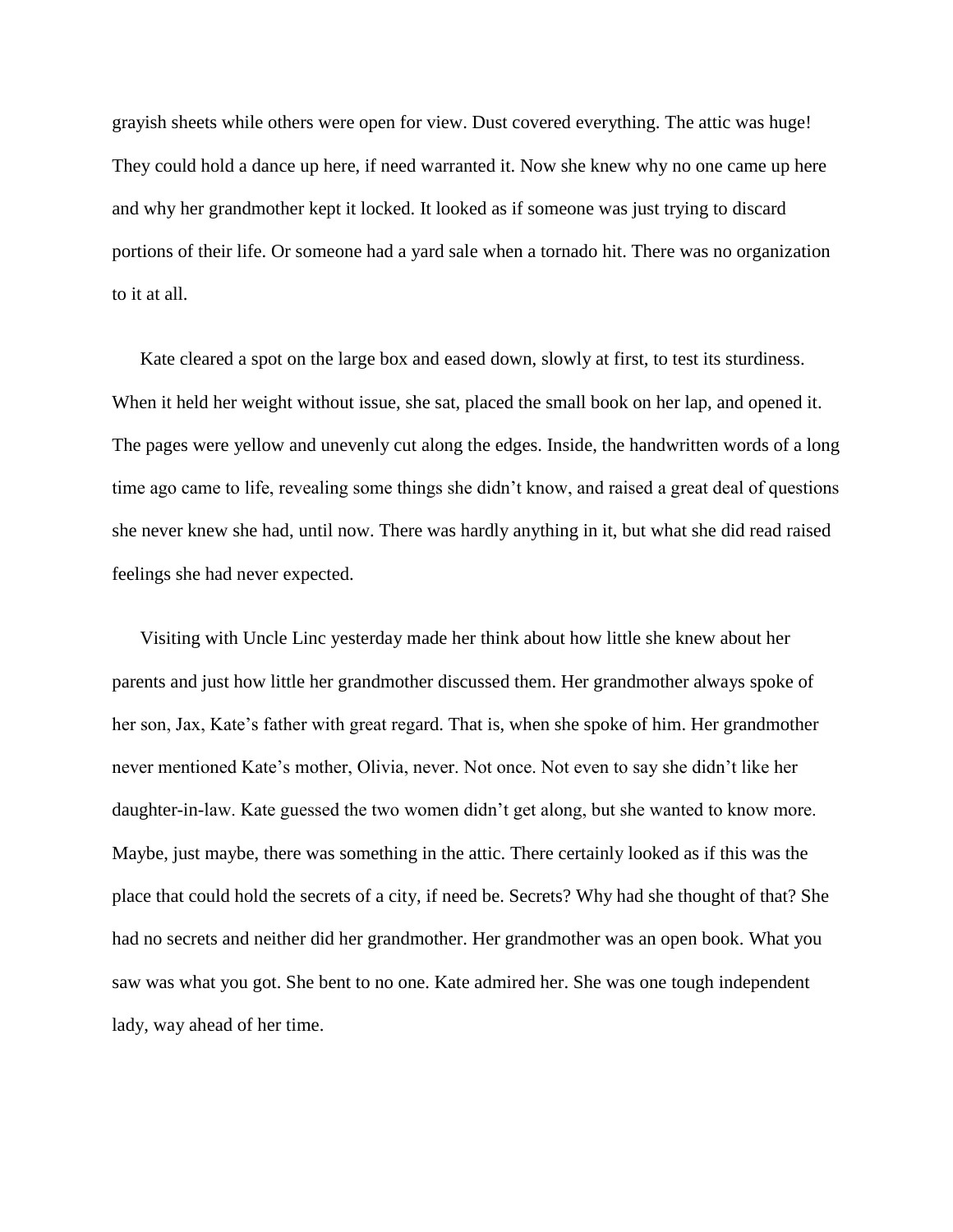Kate never gave it any thought before why her grandmother kept the keys in her bedroom instead of downstairs in the kitchen with the other farm keys. Kate had retrieved the key ring from her grandmother's dresser draw. Her grandmother had a certain way of doing things and sometimes there was no rhyme or reason to it. It was the way Katherine Thayer wanted it, plain and simple.

 After reading, Kate closed the small book, rested her hand on it, and shut her eyes. After a moment, she placed her other hand on the book, picked it up, brought it up to her chest, and held it there, as if to absorb the feelings inside. She had to know what it all meant and went to the one person she knew would know more than anyone, to the one person she could trust. Without a beat, she stood up and rushed down the stairs and to her grandmother's room. With a cursory glance out the hall window on her way downstairs, she noticed that the yellow pickup was back. Grandmother and Carol obviously returned from their trip to do the weekly shopping. Outside the door, Kate stopped, not exactly sure how to approach this delicate situation before her. She had never questioned her grandmother's actions before, but then she never had any reason to, did she? Now, she wondered, about a great many things.

 After a long moment she lost track of, she knocked. She heard her grandmother's voice tell her to come in. After taking a deep slow breath, Kate grasped the brass knob and entered.

 There she was, her usually larger than life self, but not as large as Kate thought of her just hours before. Katherine was seated at her antique roll-top desk with Carol seated next to her. The sun filled the room, but right now things didn't seem as bright to Kate as they usually were inside here.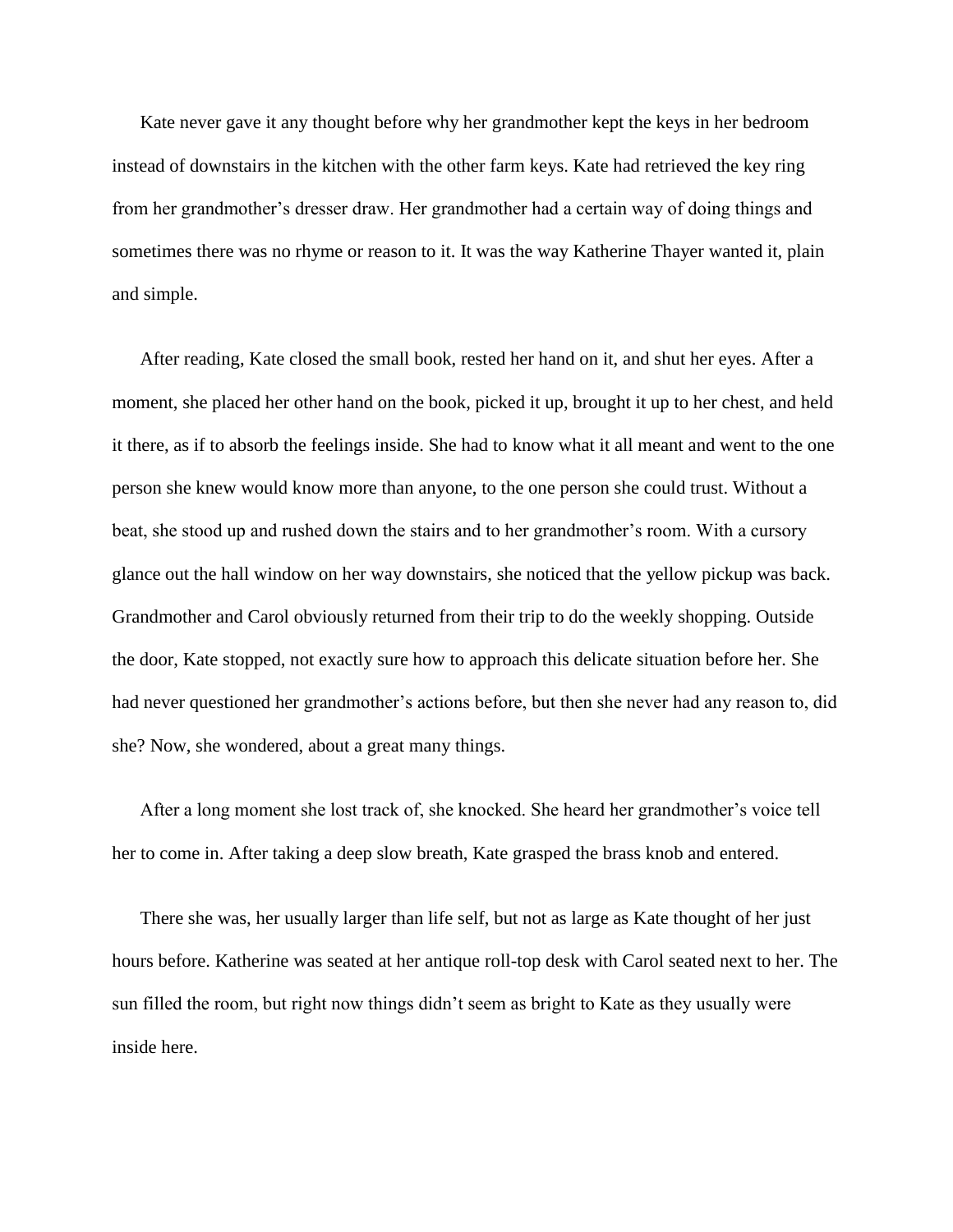"Grandmother, I'd like to speak with you," she began as she took a step forward.

"Of course, darling. Sit down," Katherine said. "You may go, Carol. Thank you."

 Carol stood up and headed for the door, giving Kate a smile on the way out. Her mouth revealed a set of perfect white teeth. Neatly cropped black hair framed her pecan-colored skin. She had wide brown eyes that were full of life.

 Kate gave a perfunctory smile in return. Carol pointed to the front of Kate's shirt and waved at it, then went to the oak door and closed it behind her.

 Kate looked down and brushed the light blue oxford shirt off, not realizing she had some dust on her, probably all over her. Great. So be it. Now was no time to clean up and no time to worry about it.

 "I was just going over the replies for the party," Katherine boasted, not looking up from her task. "We even received some checks for donations in advance. I think we will do extremely well this year."

 "I'm glad." However, that was the farthest thing from her mind right now. "Grandmother, I need to ask you something," Kate said, taking another foot forward, one at a time, until she was near her. "Why don't you just let Tessa do that? Isn't that why you have a secretary to begin with, to help you with all your charity work?" Kate sat down in the Queen Anne chair that Carol had vacated next to the matching desk.

 "Because, my darling Kate, when it comes to the handling of money, there are only two persons I trust. That is you and I, and no one else. We agreed. You run the farm. I handle any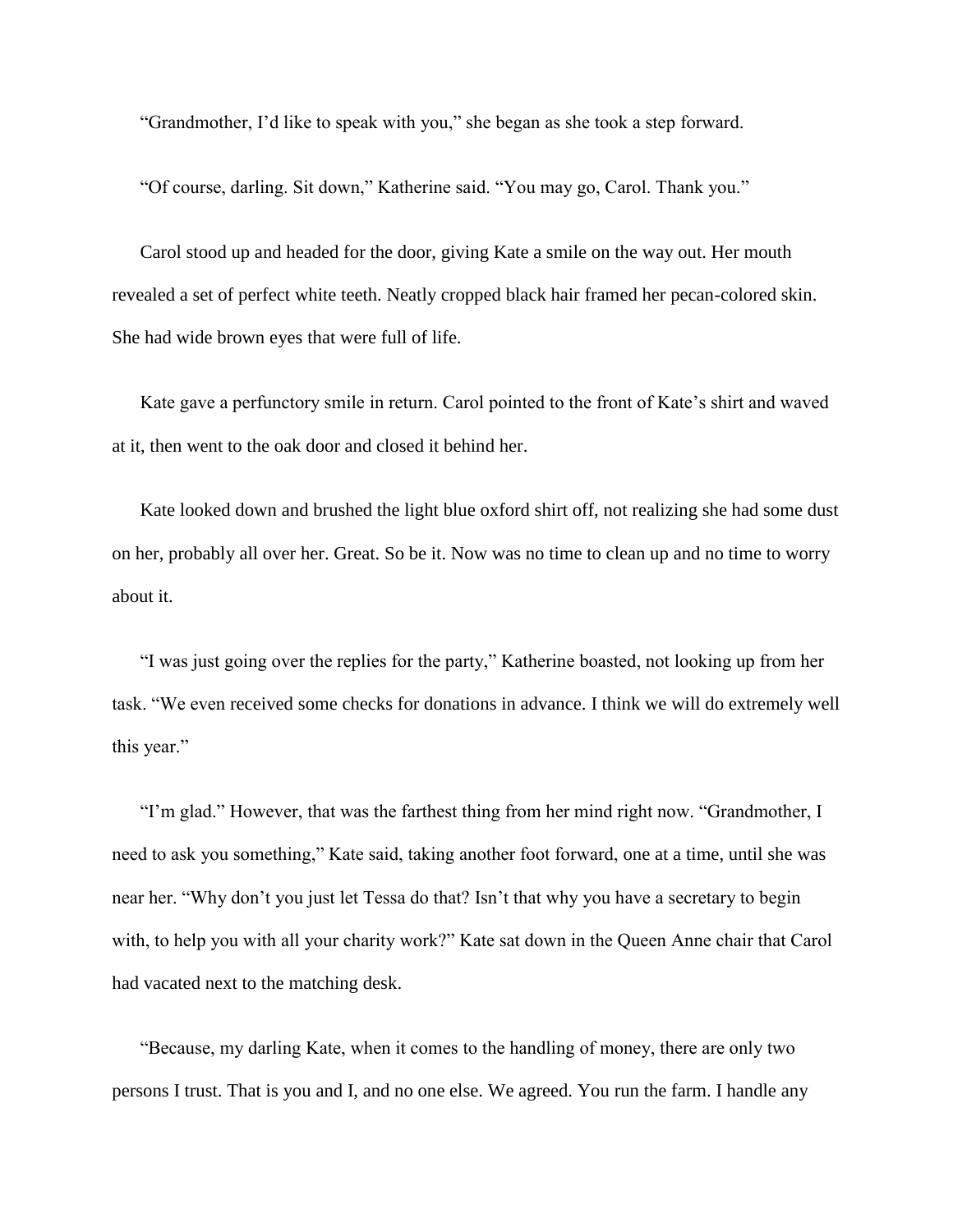finances." Katherine extended her hand to rest on Kate's. "You're the only one I trust implicitly."

 "Thanks, Gran. I trust you too," Kate said. She appreciated that her grandmother truly trusted no one else.

 "Darling." Katherine released her. Her right eyebrow rose momentarily. "Whatever have you been doing? You're covered in dust?" Her grandmother brushed her hands together to the side of the desk, discarding any dust into the wastebasket below.

"Cleaning up. Nothing special," Kate said. "I need to speak with you."

 Katherine returned to flip through the stack of RSVP cards and checks on her desk. Her elderly fingers were quite nimble in their task. "Now go ahead, darling. I'm listening."

"It's important."

 Katherine set down the paperwork and turned to face her. Her hand immediately went to Kate's forehead. "Darling, are you ill? You don't feel warm."

 Kate caught her hand as her grandmother lowered it. "No, I'm not ill. Please stop fussing." At least not with a cold. "Do you know anything about this?" Kate placed the worn blue journal onto the desk before them, in front of her grandmother.

 Her grandmother's perfectly trimmed eyebrows arched. "One of your recent acquisitions from the library, no doubt."

"No, Grandmother. It isn't."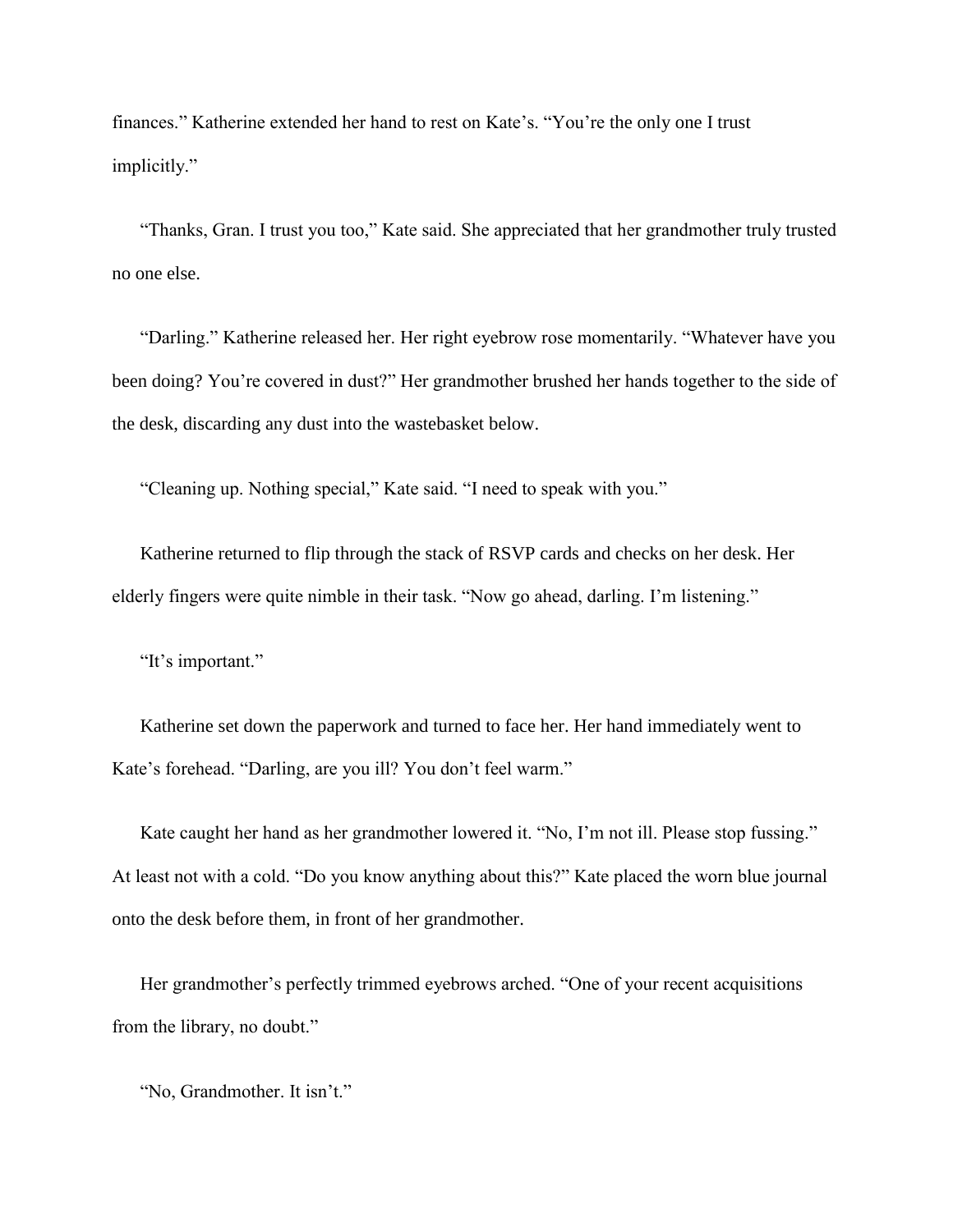Katherine turned away. "Then I really don't know, darling."

 "Grandmother, why aren't there any photos of my mother in the house?" Kate asked, curiosity nipping at the bud.

"I told you, she was camera shy," Katherine said.

"This is my mother's journal," Kate said and looked for a reaction.

"Is it? I had no idea."

Katherine didn't look at her, which puzzled Kate immediately.

Whenever they spoke, her grandmother always gave her utmost attention.

"Where ever did you find it?" Katherine asked.

"In the attic," Kate said.

 Katherine's eyes widened then she furrowed her eyebrows. Kate noticed her grandmother's lower lip quiver or was it just her imagination?

"The attic?" Katherine asked. "What were you doing up there, darling?"

"I just felt like it. What difference does it make?"

 "I don't want anyone in the attic." Katherine was abrupt. "It's dangerous. You could have been hurt."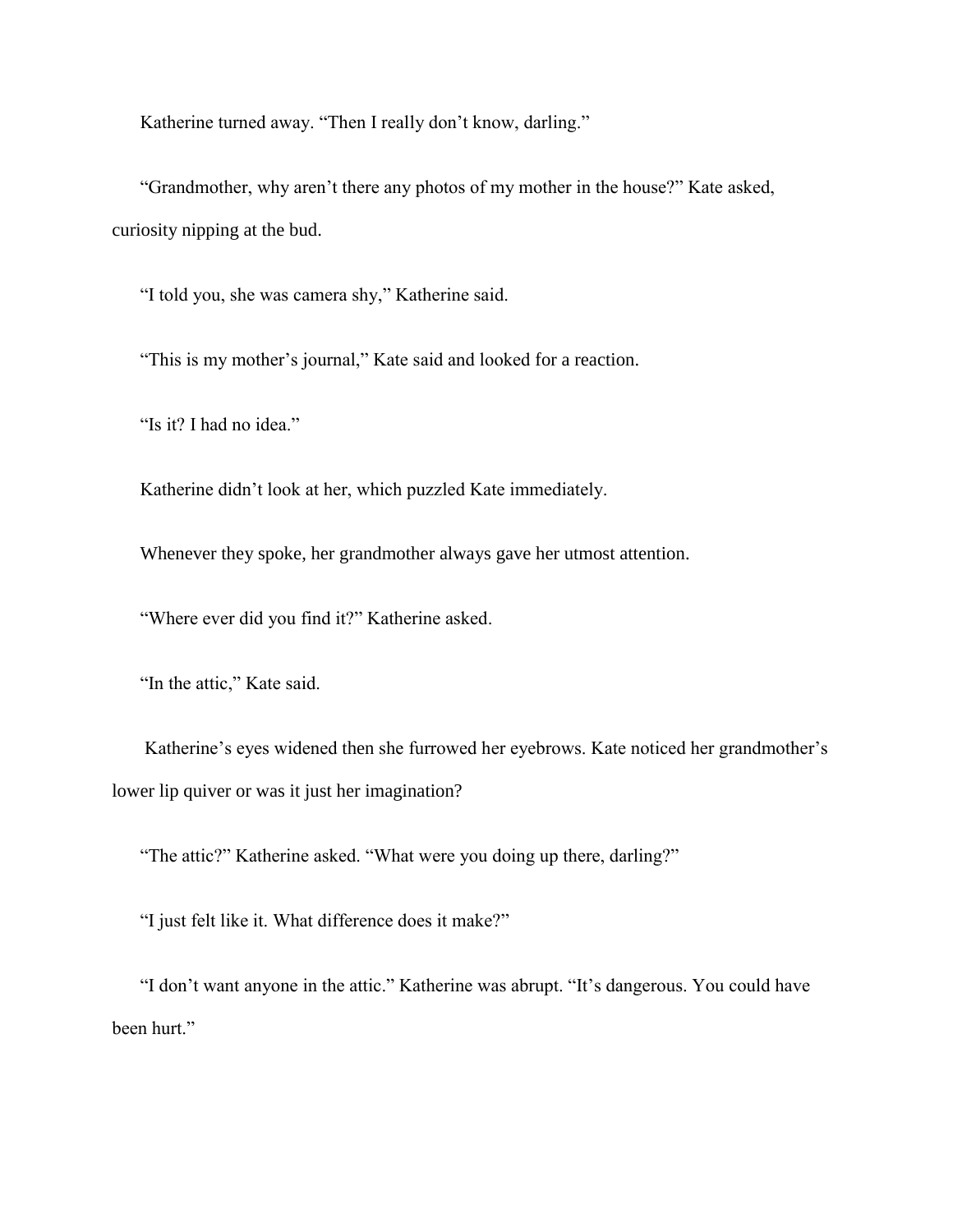Kate ignored her concern. She wanted answers. "Yes, she wrote this apparently just after she married my father."

 "Did she now? Well, I wouldn't worry about it. There's nothing worth reading in there. You can burn it," Katherine said.

"It belonged to my mother. Why would I want to burn it?"

 Katherine faced her. Her gaze was steady and unmoving. "Your mother had very little to say when alive. I doubt there is anything of value in there."

 Kate shot to her feet. "How dare you, Gran?" Katherine had never mentioned Kate's mother, ever, and to hear such coldness in the words about her astonished her. "She did say that you hated her. Why did you hate her?"

Katherine raised her hand. "Now calm down, darling. That is an exaggeration."

 "No, it isn't. She said you hated her. You couldn't stand her. That you actually tried to split her and my father up—more than once, as did her parents."

 Without warning, Katherine seized the journal and threw it into the nearby trashcan. "There is nothing in there for you to worry about. And that is where it belongs."

Kate reached for it unsuccessfully. "Grandmother—"

 "I had nothing against your mother—personally. I just think she wasn't suited for my son, your father. Now leave it be." Katherine turned away and focused back on the papers. "I'd like to get these checks in order before the party tonight."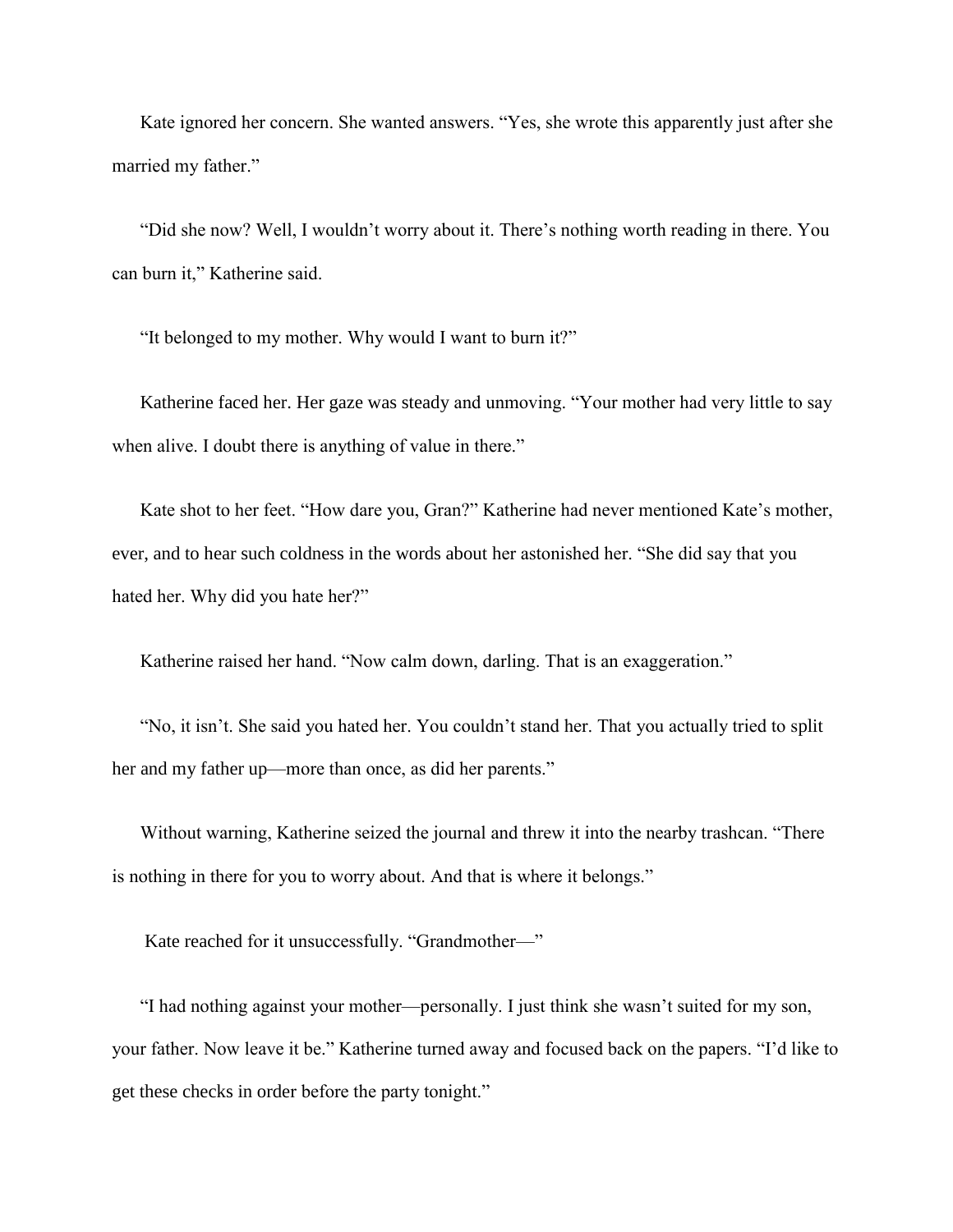Kate remained for a moment but knew that once her grandmother ended a conversation it would remain that way. She sighed, walked over to the small brass trashcan, and bent down to retrieve the journal.

"Leave it," her grandmother ordered.

 It was the first time Kate ever heard that tone in her voice. "It's my mother's." She took it out. "I'd like to keep it."

"I'd rather you didn't," Katherine said.

"Why?" Kate asked and met her unwavering gaze.

"There's nothing important in it. Nothing of value. Why keep such a thing?"

 "I want to," Kate said. She noticed the veins in her grandmother's neck twinge and the edges of her mouth stiffen. "It's mine. I want it," Kate said.

 "Fine, darling, if it'll make you happy. I see no reason for sentimentality." Katherine turned back to the work at hand. Kate studied her. Her grandmother said nothing, which was puzzling. No lecture, nothing.

 A very anxious knocking on the door interrupted them and it opened. Carol rushed in and was clearly out of breath, "Good afternoon—Miss Kate—Miss Katherine. Forgive me."

"Goodness, Carol," Katherine said. "Calm down, girl. What is it?"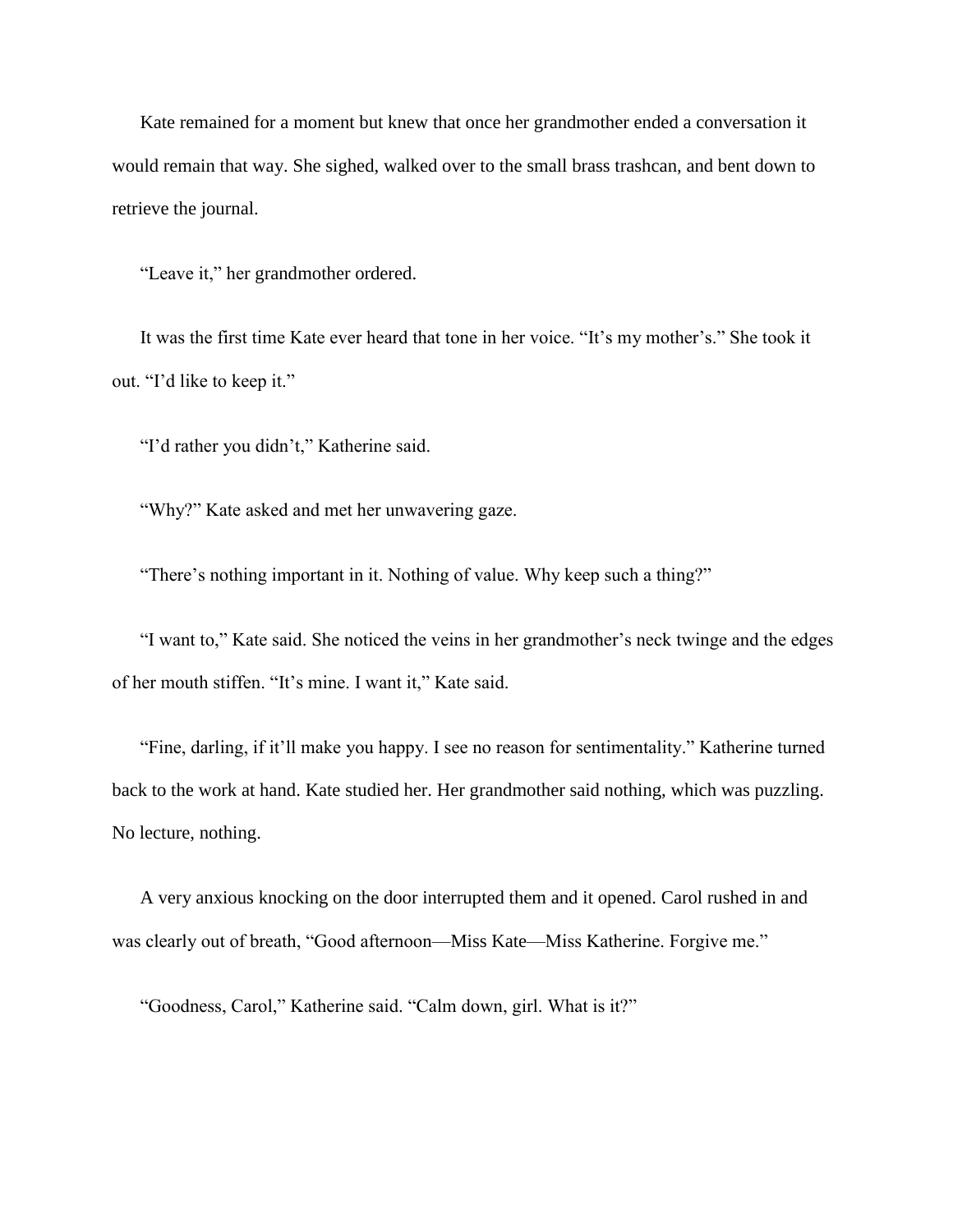"Out—at the barn. It's Mr. Carl. He—says that Delta is—about ready to foal. He's been calling you and calling you for the last ten minutes. He said it can happen anytime soon."

Katherine stood up. "Tell Carl we'll be right there."

 Kate forgot she had shut off her cell phone while with Uncle Linc yesterday and never turned it back on.

 "Will do, Miss Katherine. I laid out that nice blue dress you wanted for tonight, Miss Kate," Carol said as she moved toward the door.

"It is sure to be a fine shindig."

"Yes, it will. Thank you, Carol," Kate said.

\*\*\*\*

Kate headed downstairs and out the door with her grandmother leading the way. All Kate could hear on the way down was the sound of their shoes on the wooden floor and steps.

 Seventy years old and her grandmother never slowed down. When she had a job to do, the older woman just did it—no complaints, nothing. The short walk would do Kate good, even if she did rush it. Besides, it looked as if the three pick-ups were in use at the time.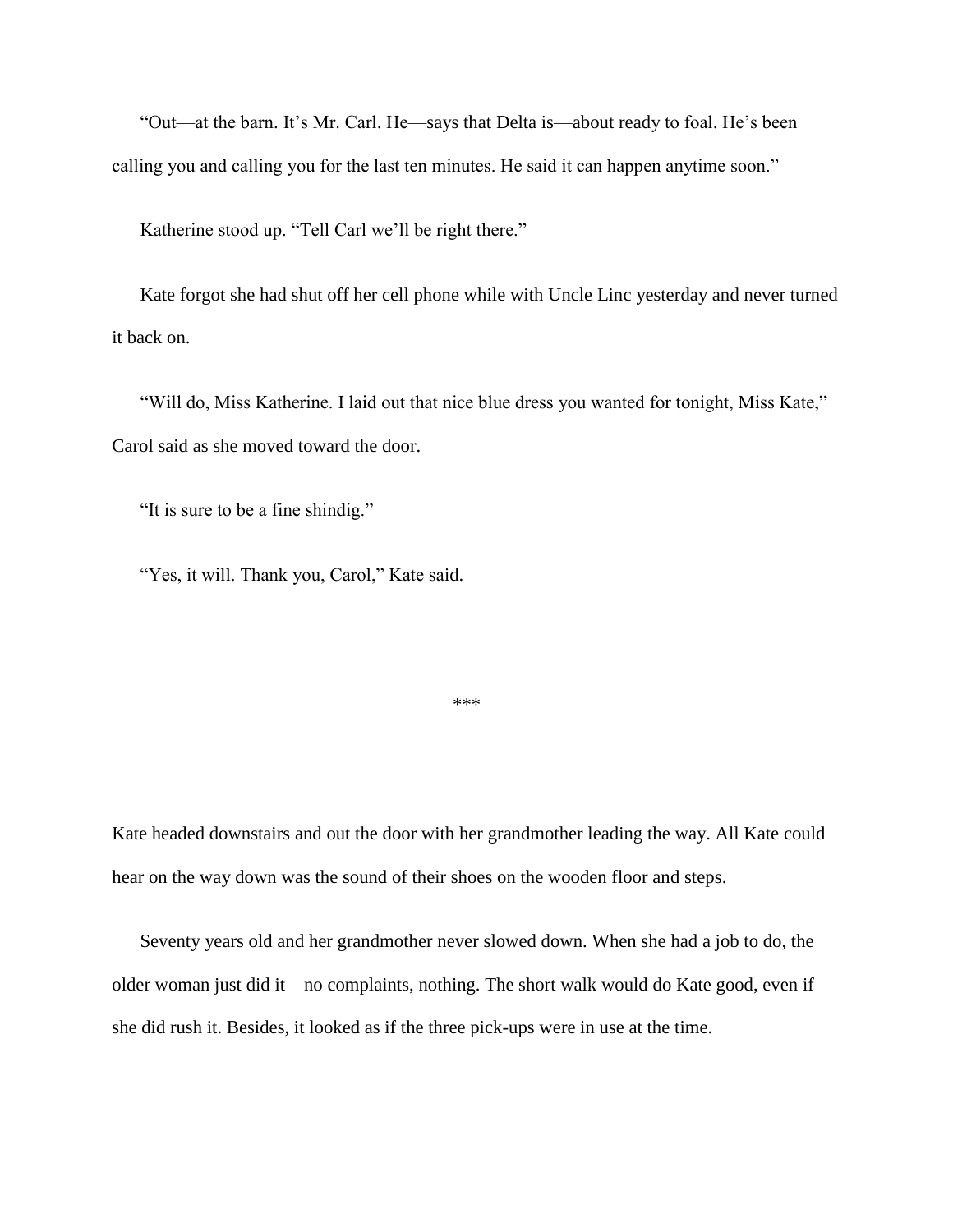They arrived at the brick barn in five minutes. Carl was on his knees with Delta Darling, one of their prized Andalusian mares. Delta Darling was ten years old. Kate had raised the female from a foal. She was as beautiful as freshly fallen snow. The mare was already on her side. She was breathing rapidly but appeared fine otherwise.

"Where have you been, Miss Kate? She's about ready," Carl said.

 "I was worried about you. Why didn't you answer your phone?" He stopped when he saw Katherine alongside her.

 "Sorry, Carl. I had it off." Not that she owed him an explanation but he deserved one. After all, he'd been with her family forever.

 Kate took a canvas smock from the shelf inside the door, unfolded it, and put it on. She also took a pair of thick black rubber gloves off the shelf and put them on. She went to her knees and patted the mare on the neck. "Easy, girl." She began to speak soothingly "We're here. You're not alone. We'll get you through this just like before. Easy, girl."

The horse neighed at her, as if acknowledging her presence.

 Katherine echoed Kate's words as she entered the stall, went down to her knees, and took the mare's head on her lap. "Easy girl. No need to worry. Easy. We're here like always."

 Her glamorous grandmother was quite out of her element, dressed simply in faded blue jeans, an untucked long-sleeved shirt, and her long hair flowing around her shoulders, but it didn't faze her. Nothing fazed the older woman. Her naturally attractive grandmother could fit in anywhere without any effort at all.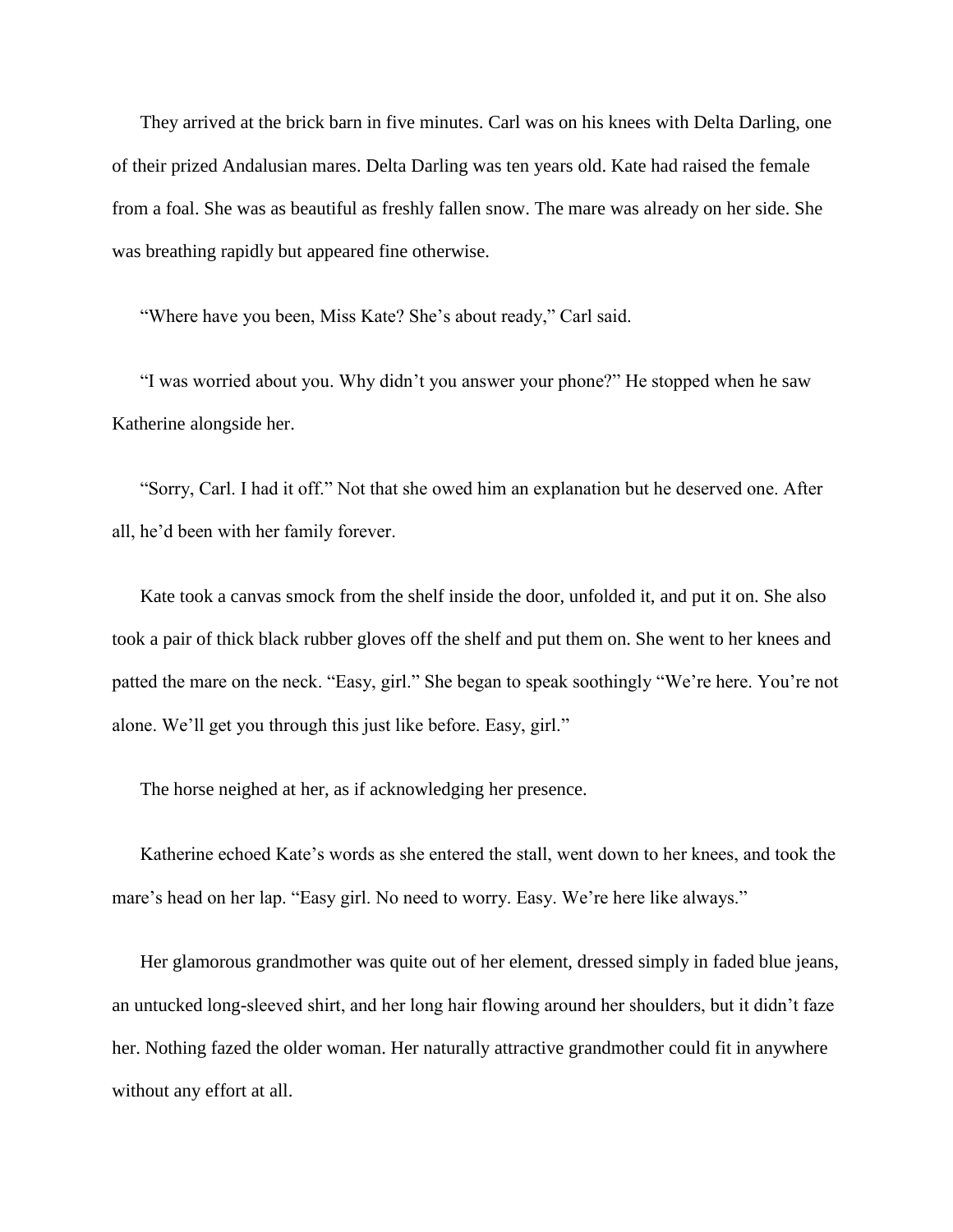Kate should have eaten something more substantial this morning. After a hurried shower in her private bath, she merely rushed downstairs for a quick breakfast snack—a glass of orange juice and a yogurt. The orange juice went down quickly, but when she tried to eat the yogurt, she couldn't. She just wasn't very hungry. Come to think of it, she hadn't been very hungry in a long time and especially since yesterday. She did manage to swallow a couple of finger sandwiches at lunch yesterday, but that was it. She'd have to try and eat more tonight.

 Delta handled things gracefully. The birth was uneventful. The mare grunted during the process trying to expel her young as soon as possible. It took a little over fifteen minutes for the entire process to occur. The mare gave birth to a solid black foal, black as the stud, Standing Tall, its father. Already an experienced mother, Delta started licking her newborn, cleaning it of the afterbirth.

 While Katherine examined the foal for any abnormalities, Kate noticed something more. It was exactly six minutes later when it happened.

 "My God, Gran, its twins. She's having twins." There was another foal on the way out, this time a smaller white foal. Kate grinned as the small head and feet exited first, very slowly. Kate pulled the translucent placenta and afterbirth away from the foal as it made its way all the way out and onto the ground next to its mother and Kate. Delta lifted her head, got up on her side, and gave her attention to her new babies.

 Kate took a stethoscope out of her black bag that was on the shelf. She listened to the mare's heartbeat. "Good girl. You're doing fine. Good girl. No worries." She checked on the each foal.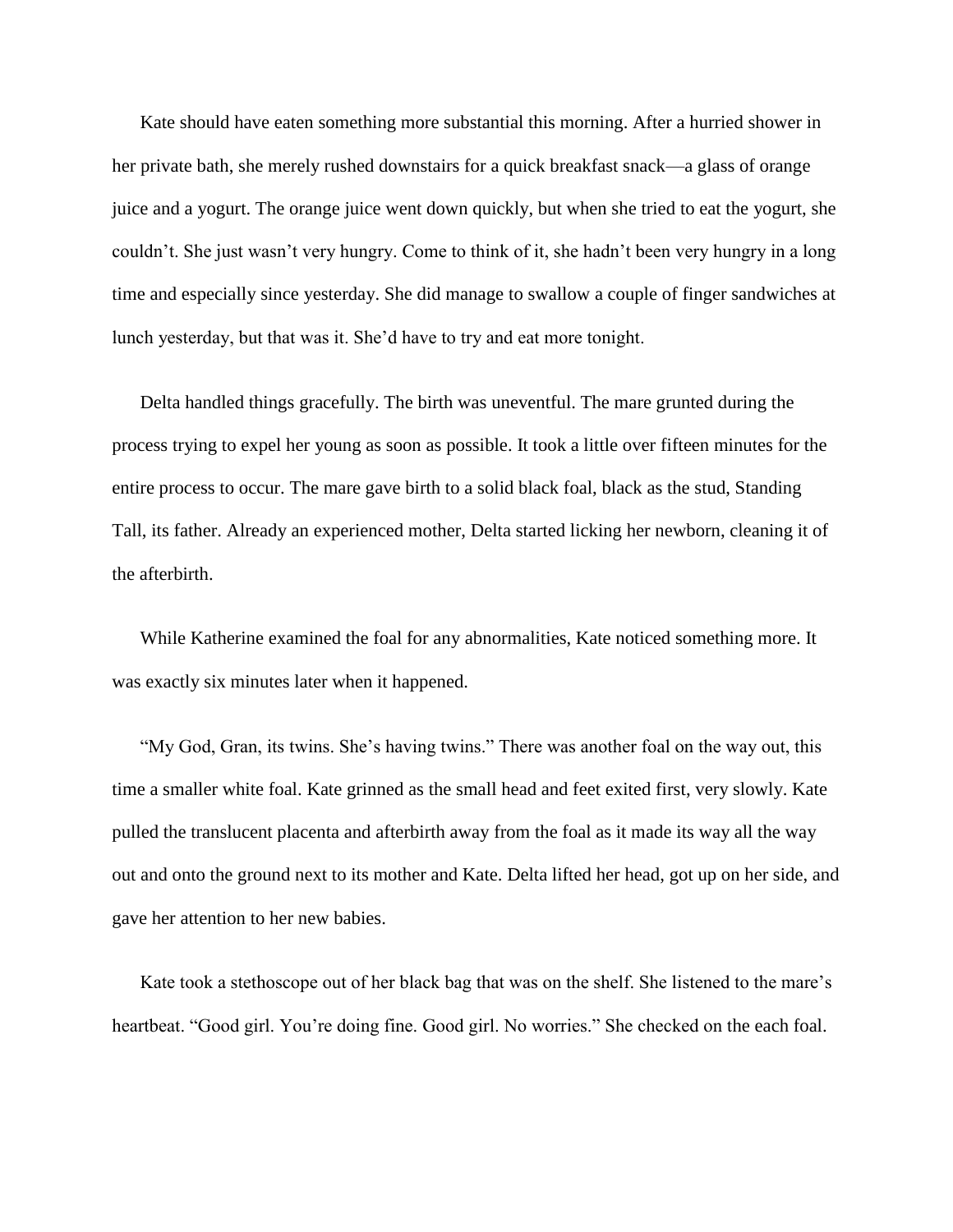She removed the stethoscope from her ears and nuzzled each one and their mother behind their ears.

 Carl stood up. "I'll be damned," he said. "Twins. Now isn't that something? Are they all right? How's our girl?" Carl was a lanky White man. The only White man they employed. He had been with the plantation thirty years and knew everything there was to know about horses. Rumors had it that if he didn't know it, then that fact didn't exist yet. He had started work at Magnolia Lane Farm right after college just like his father before him had done. Kate appreciated his wisdom and experience.

 "They're fine, Carl," she said. "All three girls are fine." She released a breath in relief. No matter how many times she witnessed their animals giving birth, the whole thing still amazed her.

 She heard Carl release his breath. "I knew it'd be twins. I just knew it. I wanted to check, but your grandmother said no. Every time we check first, we lose one, or both, or all of them. When we don't, they all make it. Rare, huh, Miss Kate. Very rare."

 "Odds are about 1 in 500,000 for them both to be born alive," Kate said. "Now we have to keep them that way."

 "They'll be fine, Miss Kate. We'll see to it, you and me. It's nice to have you around, especially at times like these." He leaned against the stall fence. "Now we just let mama do her job and help her along."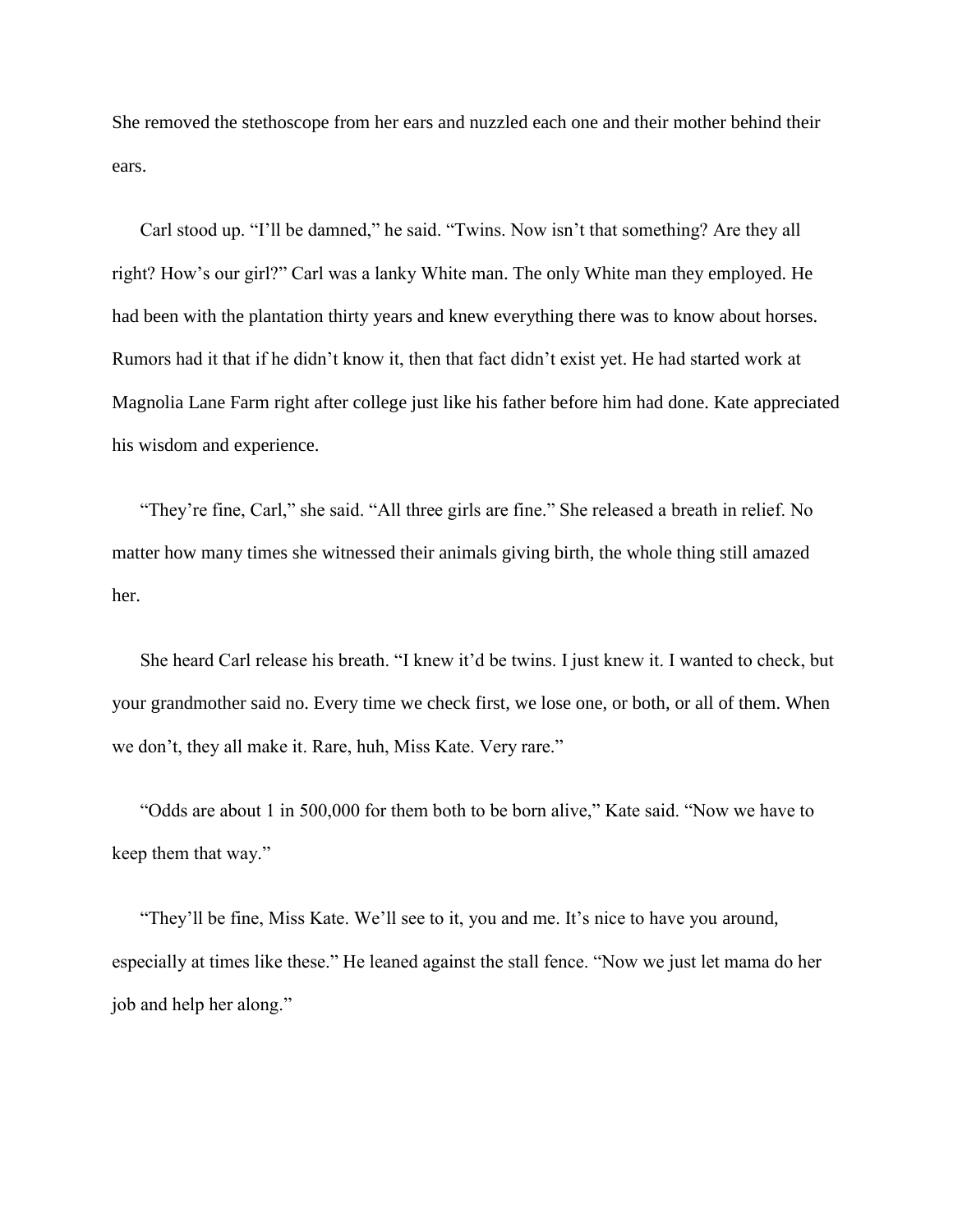"They're beautiful, Gran. Look," Kate said, leaning back to admire them. She turned around, but her grandmother was gone. "Where did my grandmother go?"

 "Don't know. Didn't see her. I was watching the foals. Good looking animals they are too." Carl said. "Maybe she went to get ready for that fancy party of hers. You better get freshened up too. You know better that Miss Katherine expects things on time."

"I should. Hate to leave these girls though," she said.

 He leaned his long arms along the top of the stall fence. "You know, Miss Kate, you can tell me to mind my own business but— well I have to ask?"

"Go ahead, Carl. Ask away." She knew he would anyway.

 "You don't seem much for these fancy dress parties any more than I am. Why do you go?" he asked.

"Why do you think I do?"

 "Honestly? For your grandmother, Miss Katherine. I figure she'd do the same for you. You're both alike in that way. You're a lot like your grandmother, you know."

She appreciated the compliment, but…

"Me? No way, Carl. I'm nothing like her. She can do anything.

She'd ride a rogue bull if she had to. She'd break a horse if necessary."

"So would you. You've proved that," he told her.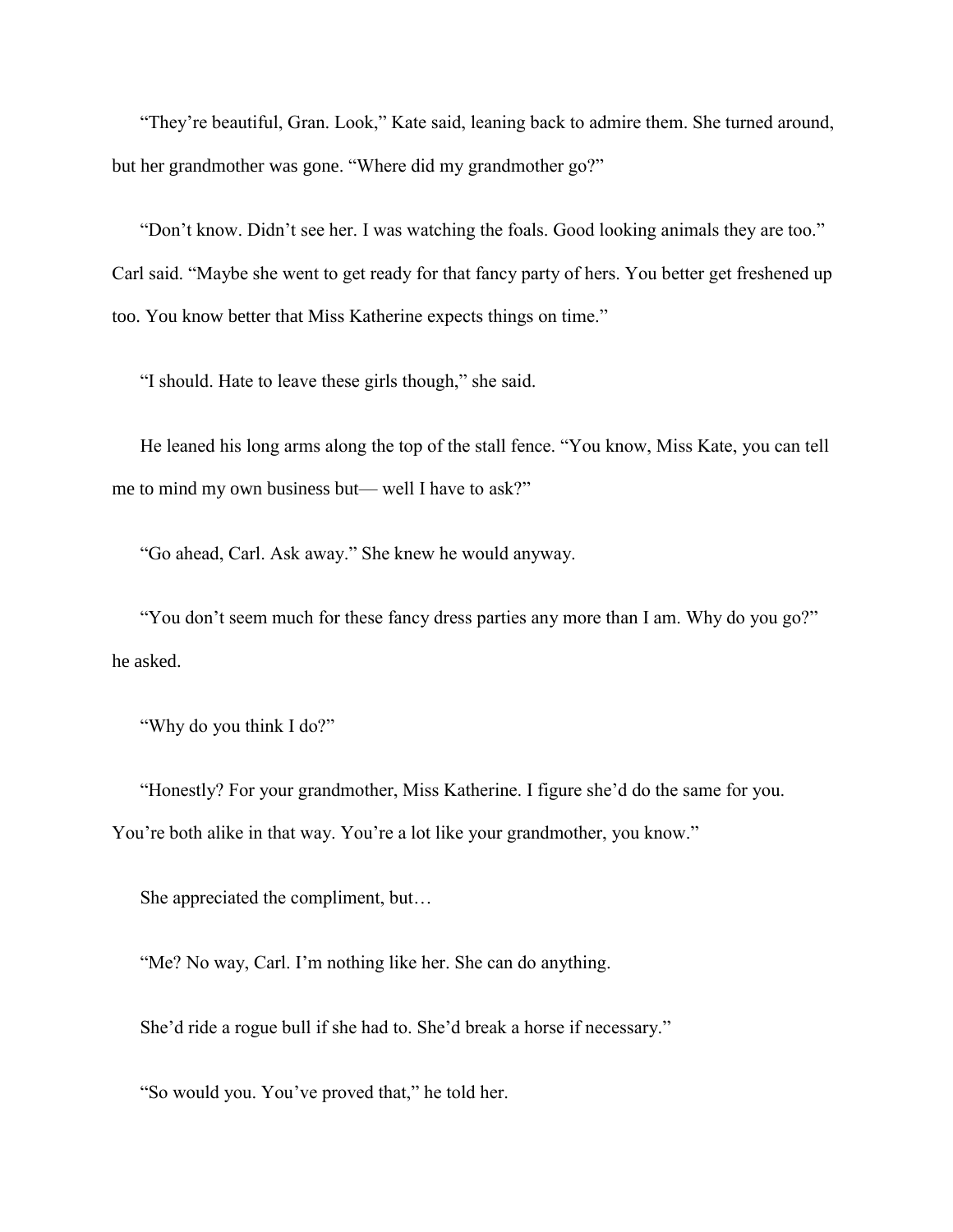"You're being too kind and you're making me blush, so I am getting out of here." She nuzzled the two babies and patted the mare on the head. "I'll be back, girls." She got to her feet. "Take care of them for me, Carl. Call me if anything changes. Good night."

"No problem, Miss Kate. Good night."

 She looked back at the small family of three. Now we have something to celebrate aside from the regular occasion. She couldn't help but admire the new foals. They were an awesome sight. No matter how many times she had witnessed the miracle of birth among their horses and cattle, she never tired of it.

\*\*\*\*

Back inside her bedroom suite, a fury was building up within Katherine. She didn't want to lose her temper in front of Kate. Now that she was alone, she could let loose. She threw the stack of papers and checks she had so meticulously put in order across the room. She snapped out of her chair so quickly that her chair slammed back onto the wooden floor.

Carol opened the door just as the chair slammed.

"Find, Sam! Get him here now!" Katherine ordered.